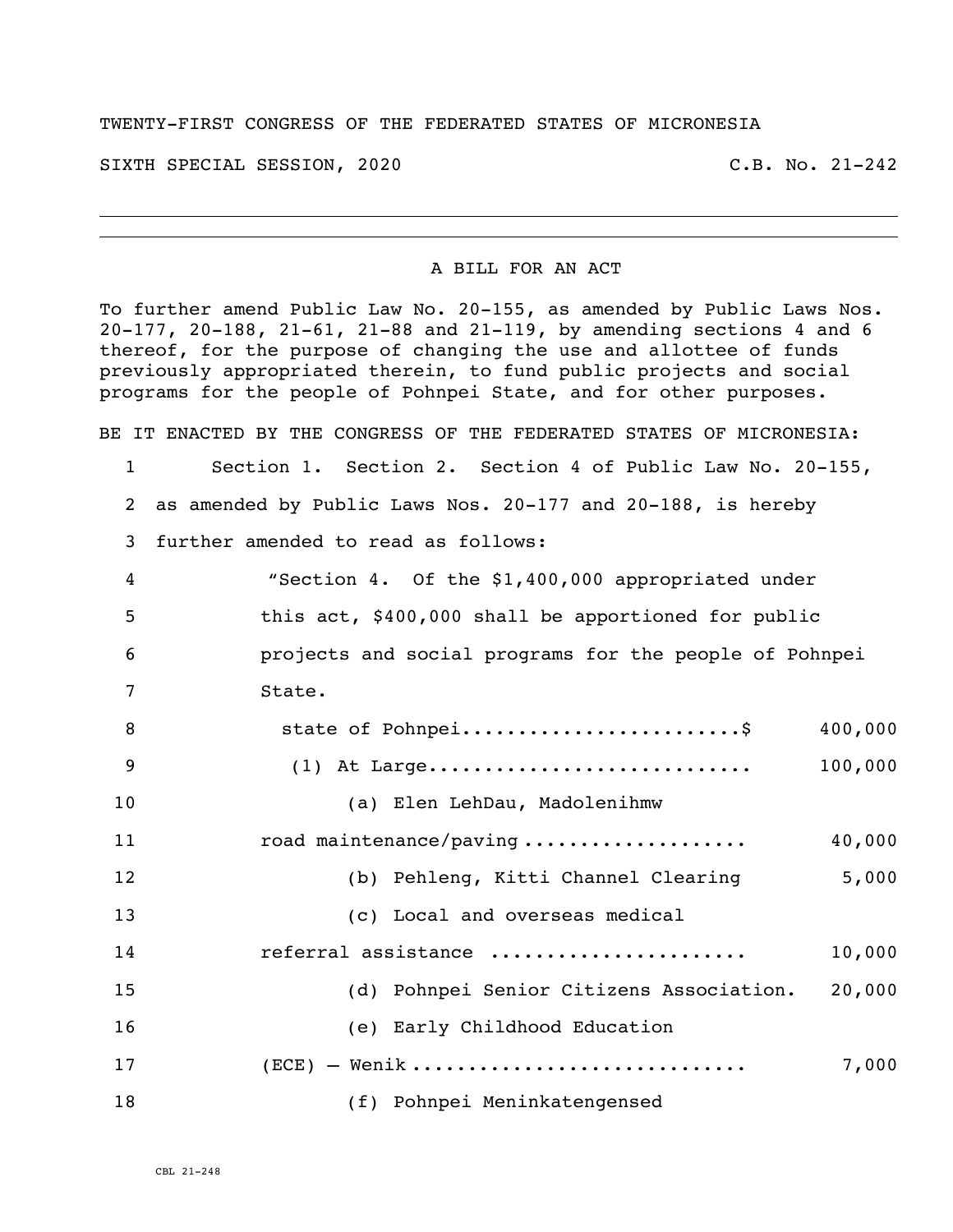| 1              | Programs and activities  \$                          | 10,000         |
|----------------|------------------------------------------------------|----------------|
| $\overline{2}$ | Section 5, U Municipal outboard<br>(q)               |                |
| 3              |                                                      | 8,000          |
| 4              | (2) Election District No. 1                          | 100,000        |
| 5              | Kummunlaihd road paving [20,000]<br>(a)              | $\overline{0}$ |
| 6              | 4TY road paving $[30,000]$<br>(b)                    | $\overline{0}$ |
| 7              | Solar lights<br>(c)                                  | 20,000         |
| 8              | PUC water plant subsidy<br>(d)                       | 20,000         |
| 9              | Pakihn Tower maintenance<br>(e)                      | 4,000          |
| 10             | POL - Pakihn<br>(f)                                  | 6,000          |
| 11             | (g) Road maintenance                                 | 50,000         |
| 12             | Election District No. 2<br>(3)                       | 100,000        |
| 13             | Luhken Moanlap of Kitti subsidy<br>(a)               | 10,000         |
| 14             | OHWA Christian school subsidy<br>(b)                 | 15,000         |
| 15             | Farmers' subsidy<br>(c)                              | 10,000         |
| 16             | Enimwahn Development Association (EDA) 10,000<br>(d) |                |
| 17             | Kitti Constitution<br>(e)                            | 5,000          |
| 18             | (f) Kitti Agriculture Fair                           | 13,000         |
| 19             | (g) NMHS Librarian and Agriculture                   |                |
| 20             | Aid (current and prior obligations and               |                |
| 21             | administrative support services )                    | 15,000         |
| 22             | (h) Nanpahlap road improvement                       | 15,000         |
| 23             | (i) Nanpahlap water -                                |                |
| 24             | supervisor's contract                                | 7,000          |
| 25             | (4) Election District No. 3                          | 100,000        |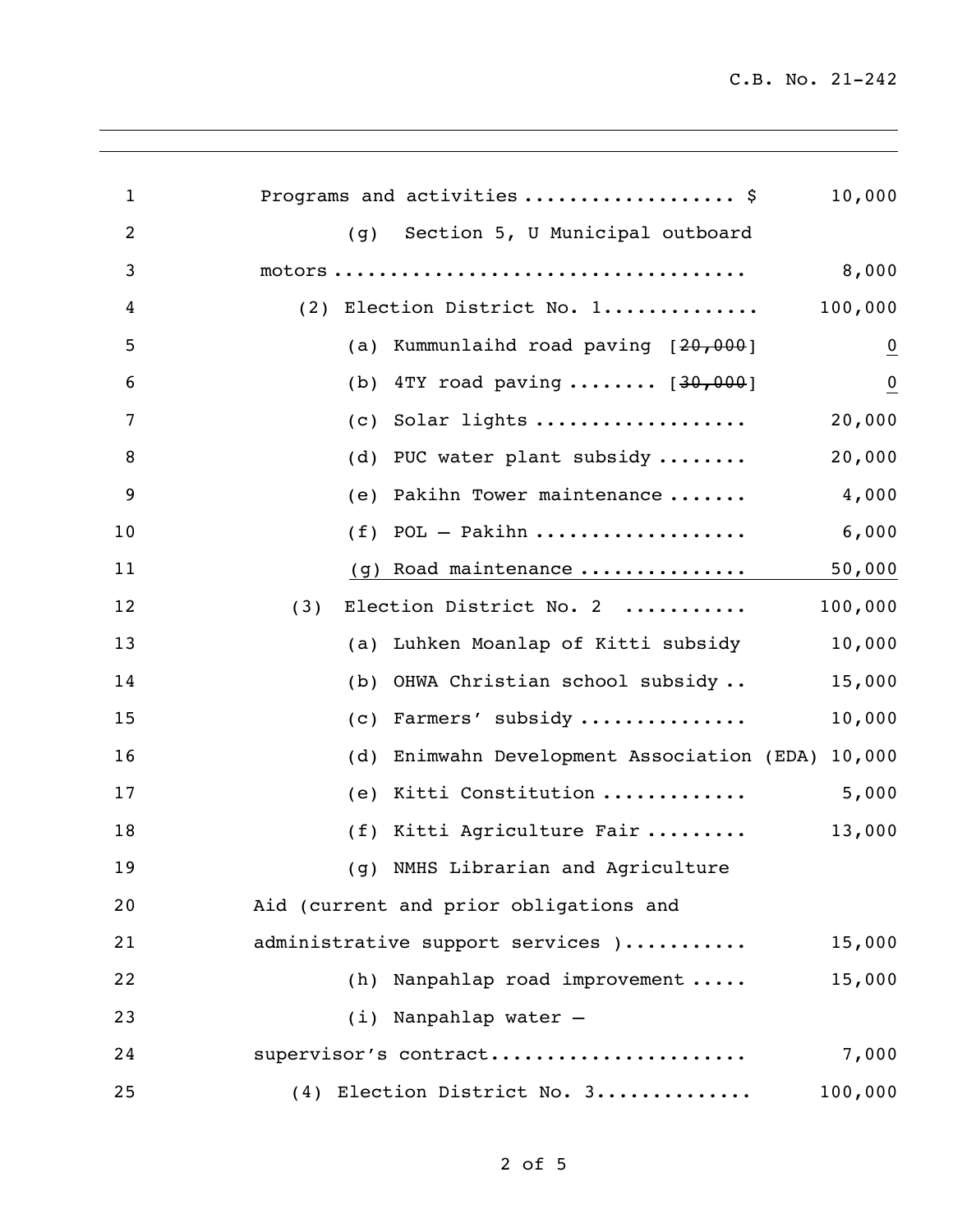| 1              | (a) Parem School water tank                                      |  |
|----------------|------------------------------------------------------------------|--|
| $\overline{2}$ | rehabilitation/new water tank, school supplies,                  |  |
| 3              | 20,000<br>equipment, furniture and fixtures \$                   |  |
| 4              | (b) Awak Farmers Association wood                                |  |
| 5              | chippers, vehicle, chainsaws, and other equipment<br>20,000      |  |
| 6              | 20,000<br>$(c)$ Medical referral                                 |  |
| 7              | (d) COAP/ traditional leaders                                    |  |
| 8              | 20,000<br>travel, education training and conferences             |  |
| 9              | (e) Pohnpei Public Safety access                                 |  |
| 10             | 20,000"<br>ways for the disabled                                 |  |
| 11             | Section 2. Section 6 of Public Law No. 20-155, as amended by     |  |
| 12             | Public Laws Nos. $20-177$ , 20-188 and 21-119, is hereby further |  |
| 13             | amended to read as follows:                                      |  |
| 14             | "Section 6. Allotment and management of funds and lapse          |  |
| 15             | date. All funds appropriated by this act shall be                |  |
| 16             | allotted, managed, administered and accounted for in             |  |
| 17             | accordance with applicable laws, including, but not              |  |
| 18             | limited to, the Financial Management Act of 1979. The            |  |
| 19             | allottee shall be responsible for ensuring that these            |  |
| 20             | funds, or so much thereof as may be necessary, are used          |  |
| 21             | solely for the purpose specified in this act, and that           |  |
| 22             | no obligations are incurred in excess of the sum                 |  |
| 23             | appropriated. The allottee of the funds appropriated             |  |
| 24             | under section 2 of this act shall be the Governor of Yap         |  |
| 25             | State or his designee; PROVIDED THAT the allottee of             |  |

of 5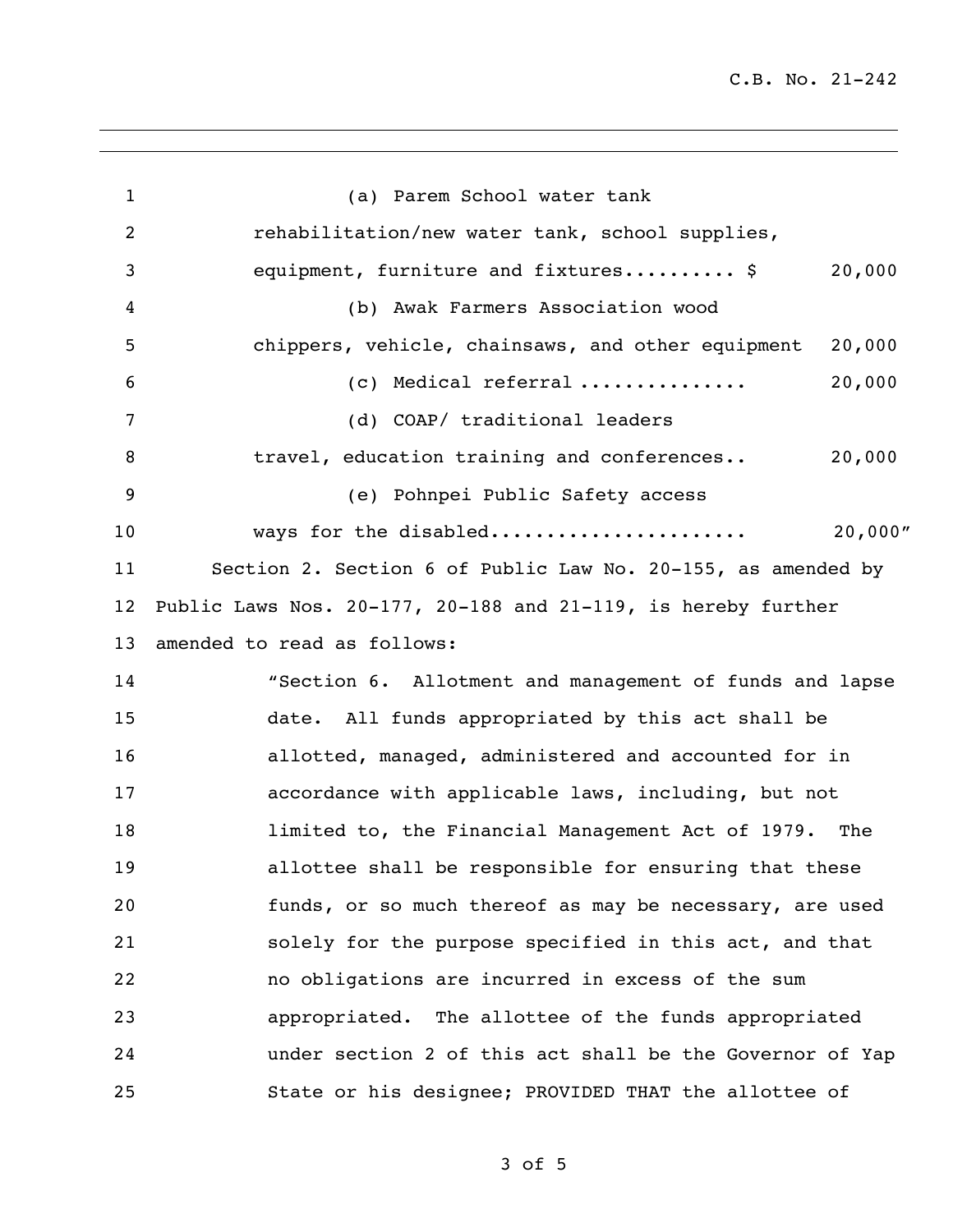funds appropriated under subsection 2(c) of this act shall be the Speaker of the Congress of the Federated States of Micronesia or his designee. The allottee of funds appropriated under section 3 of this act shall be the Governor of Kosrae State or his designee. The allottee of funds appropriated under section 4 of this act shall be the President of the Federated States of Micronesia or his designee; PROVIDED THAT the allottee of funds appropriated under subsections 4(1)(c) of this act shall be the Governor of Pohnpei State or his designee; the allottee of funds appropriated under subsections 4(2)(a) and 4(2)(b) of this act shall be the **Pohnpei Transportation Authority;** the allottee of funds 14 appropriated under subsections  $4(2)(c)$ ,  $4(2)(d)$ , [and] 4(2)(e) and 4(2)(g) of this act shall be the Secretary of the Department of Transportation, Communications and Infrastructure or his designee; the allottee of funds appropriated under subsections 4(3)(a), 4(3)(e) and 4(3)(f) of this act shall be the Luhken Moanlap of Kitti; the allottee of funds appropriated under subsection 4(3)(g) of this act shall be the Secretary of the Department of Education or his designee. The allottee of funds appropriated under subsection 4(3)(d) of this act shall be the Secretary of the Department of Resources and Development or his designee. The allottee